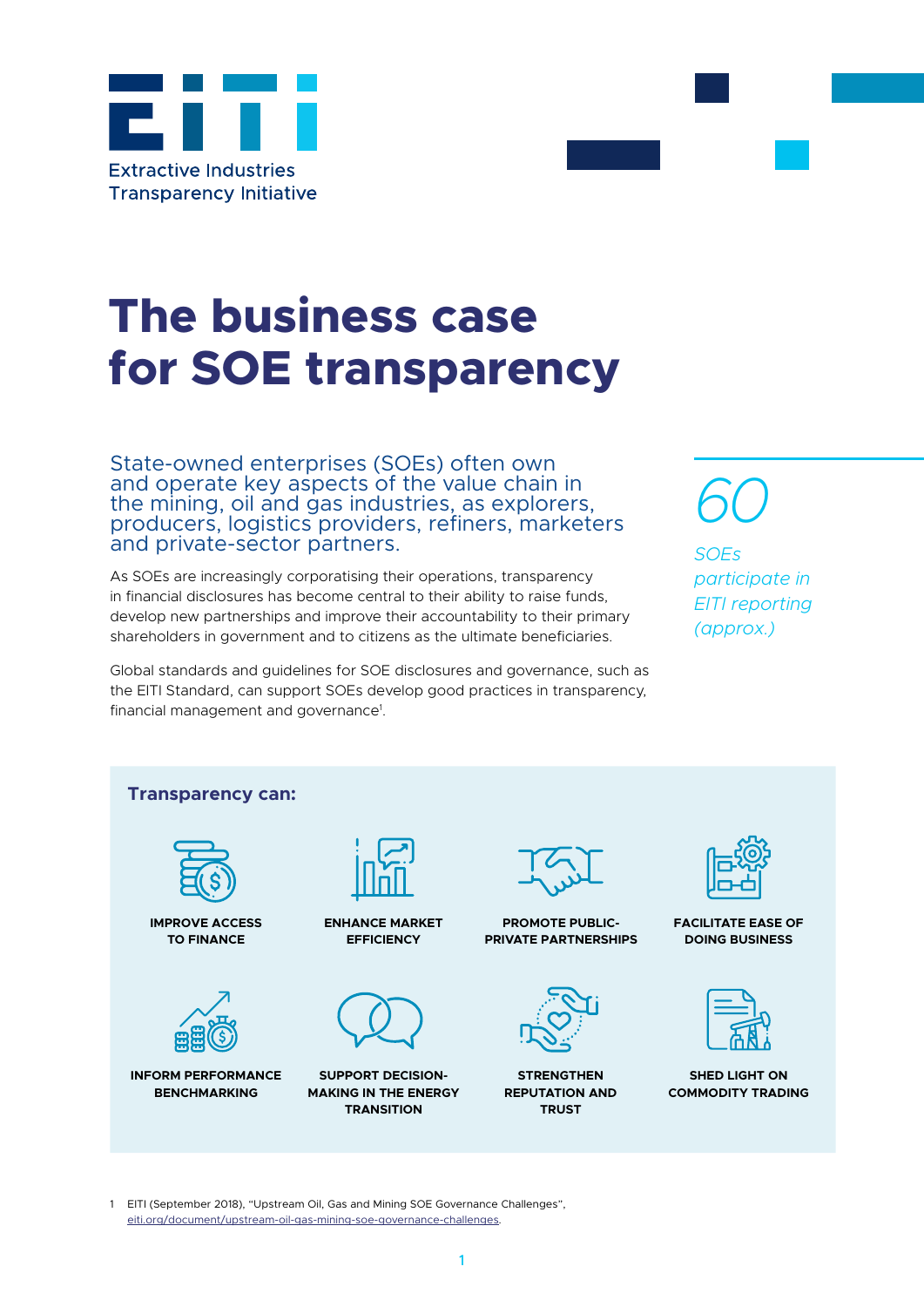$\overline{2}$ 

EITI BRIEF The business case for SOE transparency November 2020

## **Benefits of SOE transparency**

**SOEs are increasingly integrating transparency reforms in their business planning. Transparent financial management and relations with the state can yield important benefits for SOEs.** 



Transparency of SOEs' financial relations and management can facilitate access to finance, both for SOEs and their government shareholders. Credit rating agencies are increasingly reviewing EITI data on SOEs' financial relations.2 According to Jules Tilly of the London School of Economics, "in the post-2008 era, the relationship between fiscal transparency and investor perceptions has strengthened considerably." Tilly's research identified a correlation between fiscal transparency and five-year credit default swaps in 36 countries.3

Investors that track environmental, social and governance (ESG) indicators often draw on sustainability reporting initiatives, some of which reference the EITI (e.g., the Global Reporting Initiative). By adhering to EITI Requirements in their public disclosures, SOEs improve their ability to raise debt or equity financing from public markets and attract strategic investors and partners.

## **IMPROVING THE EFFICIENCY OF OPEN MARKETS**

Transparent financial management of SOEs is key to establishing an open trade and investment environment, which ultimately underpins economic growth. Many governments are increasing their oversight of foreign SOEs operating in their jurisdictions to assess the impact on the competitive landscape. Transparency of SOEs' operations and financial management, both in domestic and international markets, helps clarify their commercial orientation, subsidies which they provide or benefit from, their financial relationship to home governments and their trade and investment policies.

## **ENHANCING PUBLIC-PRIVATE PARTNERSHIP OPPORTUNITIES**

In a sample of 30 countries, national oil companies spent or retained 78% of the nearly USD 1.6 trillion total revenues they generated in 2016, representing a significant sum that was not transferred to national treasuries.4 These figures underscore the need for transparent management of SOE revenues. Clarity in SOEs' financial management and relations with their governments enables investors to perform due diligence on prospective SOE partners and helps enhance the credit-worthiness and credibility of SOEs as business counterparts.

*25+ SOEs are represented in EITI multistakeholder groups* 

<sup>2</sup> EITI (August 2015), "Quantifying intangibles", eiti.org/document/eiti-brief-quantifying-intangibles and PRI, "Using the Extractive Industries Transparency Initiative (EITI) to enhance credit ratings assessments", [unpri.org/fixed-income/using-the-extractive-industries-transparency-initiative-eiti-to-enhance-credit-ratings](http://www.unpri.org/fixed-income/using-the-extractive-industries-transparency-initiative-eiti-to-enhance-credit-ratings-assessments)[assessments.](http://www.unpri.org/fixed-income/using-the-extractive-industries-transparency-initiative-eiti-to-enhance-credit-ratings-assessments)

<sup>3</sup> Jules Tilly (August 2013), "Fiscal Transparency and Sustainability of Public Debts in Times of Crisis: How to Strengthen Investor Confidence?", [psj.lse.ac.uk/articles/8/galley/8/download/](http://www.psj.lse.ac.uk/articles/8/galley/8/download/).

<sup>4</sup> Natural Resource Governance Institute (June 2019), "Big Sellers: Exploring the Scale and Risk of National Oil Company Sales", [resourcegovernance.org/analysis-tools/publications/big-sellers-exploring-scale-and-risk](http://www.resourcegovernance.org/analysis-tools/publications/big-sellers-exploring-scale-and-risk-national-oil-company-sales)[national-oil-company-sales](http://www.resourcegovernance.org/analysis-tools/publications/big-sellers-exploring-scale-and-risk-national-oil-company-sales).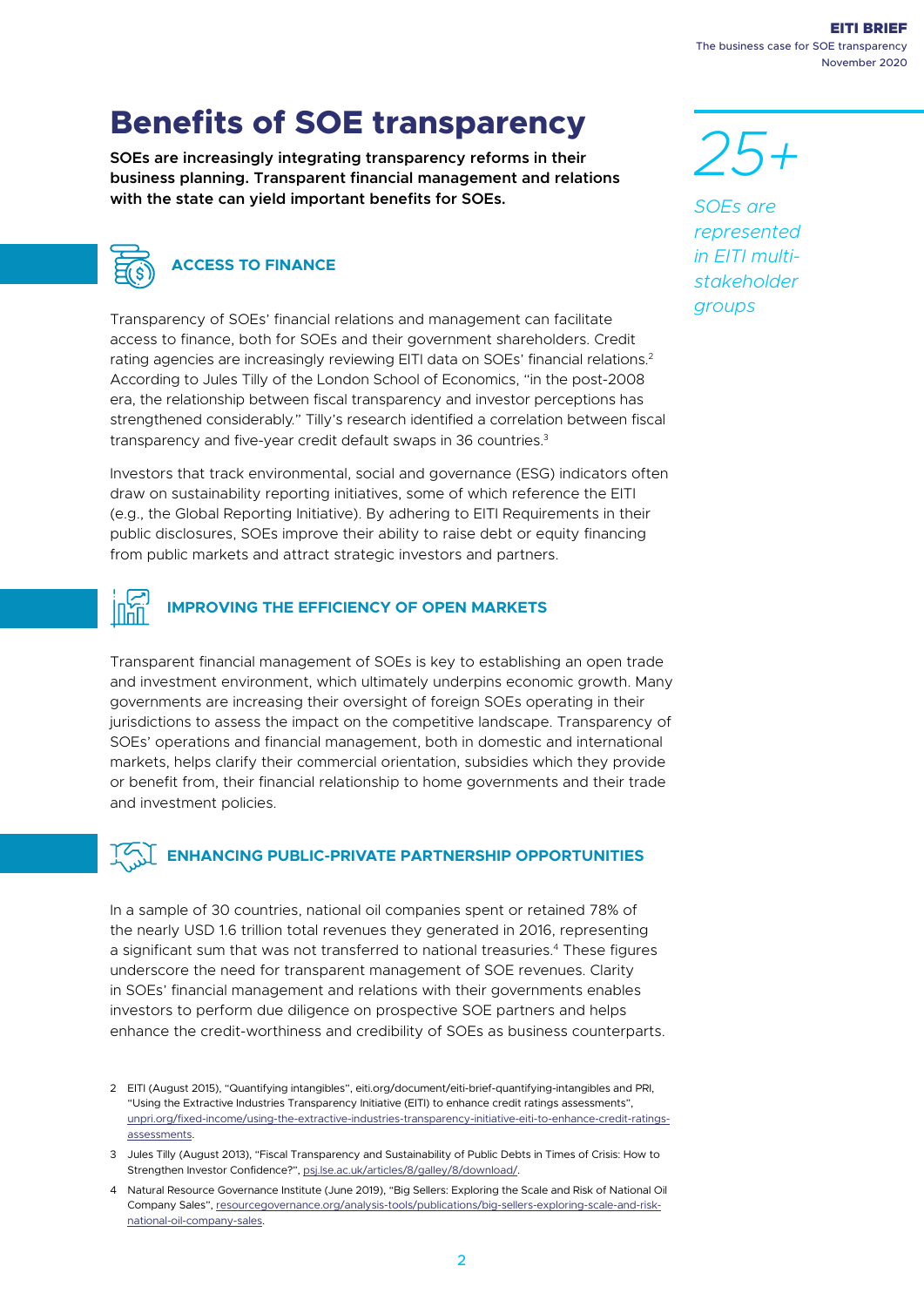

#### **IMPROVING THE EASE OF DOING BUSINESS WITH SOES FOR PARTNERS, VENDORS AND SUPPLIERS**

International oil and mining companies often seek partners that are reputable and can demonstrate commitment to transparency and accountability when entering into business and joint ventures. According to ENI's internal guidelines, their joint venture partners "shall only be entities who are wellknown, reliable and with an outstanding reputation for honesty and correct business practices".5

Total has committed to "working only with competent partners that enjoy an excellent reputation".6 Transparency in SOEs' financial management and corporate governance gives partners, vendors and suppliers confidence in the consistency of SOEs' internal processes and overall creditworthiness.

The EITI provides a multi-stakeholder platform for a broad range of stakeholders to debate issues on SOEs' financial management, both in terms of regulations and practice. This process can help SOE executives identify and address potential barriers to business relationships. On average, EITI implementing countries have seen improvements in the World Bank's Ease of Doing Business rankings, while the average for non-EITI implementing has declined.7



The open and systematic disclosure of SOEs data can provide a benchmark to evaluate performance against other countries. For example, NRGI's National Oil Company Database<sup>8</sup> compiles information on the production, revenues and performance of 71 national oil companies, and is a powerful tool for comparative analysis of key financial metrics across comparable oil and gas SOEs.

The EITI's global SOE Transparency Network provides a platform for SOEs to engage in peer learning, exchange ideas and the develop emerging global best practice in SOE transparency and governance.

## **PREPARING FOR THE ENERGY TRANSITION**

In some countries, SOEs account for over half of government revenues. With the push for green sources of energy gaining momentum, it is imperative for SOEs to be a part of the conversation in order to ensure they adapt their business accordingly. SOEs have the opportunity to engage with IOCs and other partners on mechanism they can implement in order to mitigate the impact of the energy transition on their revenues.

5 ENI Management System Guideline Anti-Corruption, [eni.com/assets/documents/MSG-Anti-Corruption.pdf.](http://www.eni.com/assets/documents/MSG-Anti-Corruption.pdf)

7 [EITI 2020 work plan,](https://eiti.org/document/secretariat-work-plan-20072020) pp.42,49.

*23 countries fully disclose transactions from and to* 

*state-owned enterprises*

<sup>6</sup> Total Business Integrity Guide, [total.com/sites/g/files/nytnzq111/files/atoms/files/total\\_guide\\_integrite\\_en.pdf.](http://www.total.com/sites/g/files/nytnzq111/files/atoms/files/total_guide_integrite_en.pdf)

<sup>8</sup> NRGI, National Oil Company Database, [nationaloilcompanydata.org](http://www.nationaloilcompanydata.org).